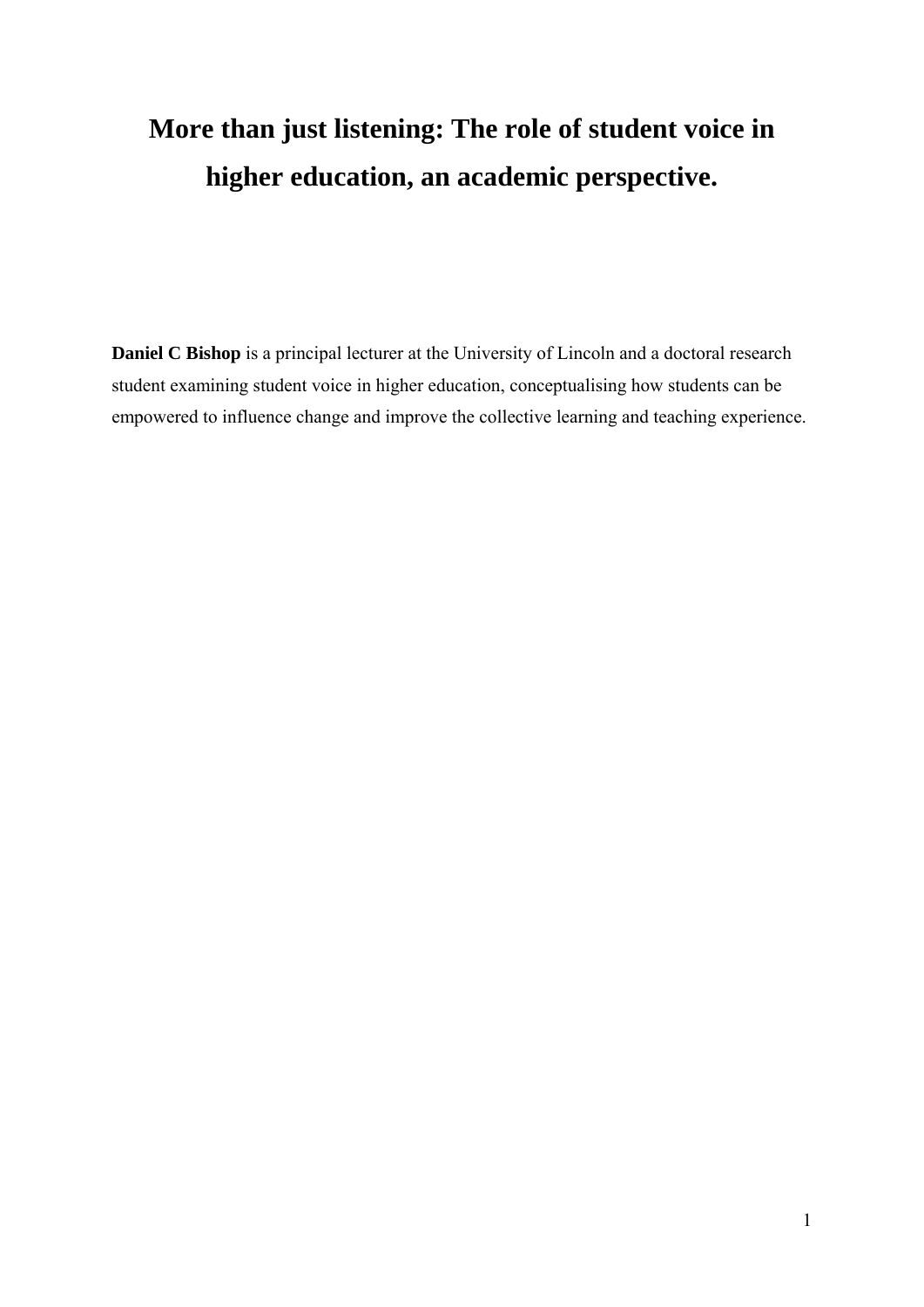#### **Abstract**

In the past decade in the UK there has been an increasing emphasis and amplification of student voice in higher education, raising questions around its purpose and use. The aim of this perspective paper is to consider the role student voice can play in a UK higher education sector that is heavily dominated by marketised and consumerist discourses and perspectives. The paper draws on scholarship from both the UK and international perspectives and argues that student voice should focus on transformation and empowerment of the learner and not just listening to students. Adopting such approaches to student voice shares commonalities with research and practice that focuses on working with students-as-partners. The paper argues that there is a need and value to foster and develop a culture of partnership between staff and students and suggests how adopting a partnership approach has the potential to change the culture and relationships between students, academics and their institution. To conclude, the paper provides a number of recommendations to assist practitioners in developing their approaches to student voice and suggests that creating institutional approaches will never be fixed, requiring constant development of practice.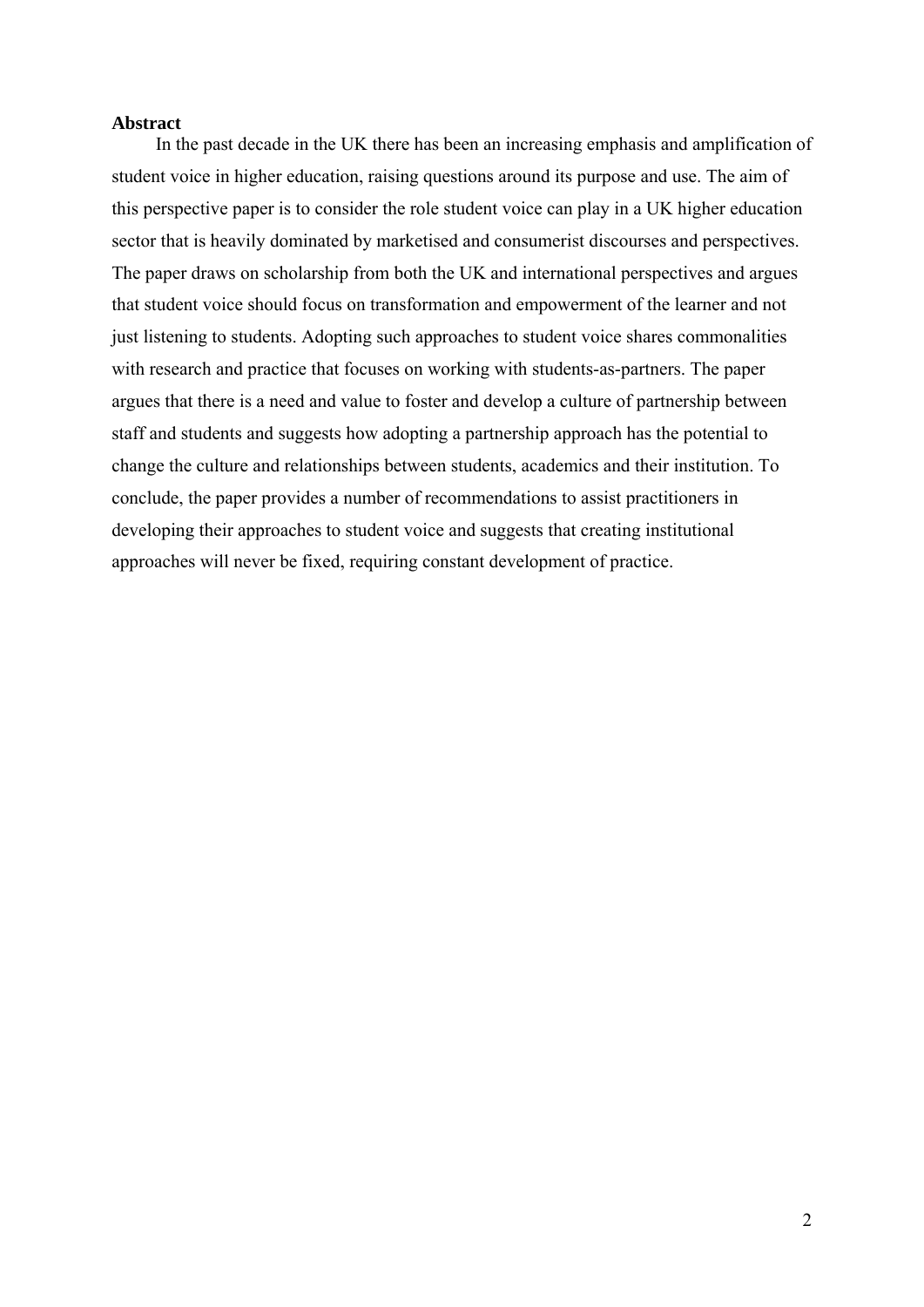# **More than just listening: The role of student voice in higher education, an academic perspective.**

 In higher education in the UK, shared authority and independent responsibility are important in institutional governance and the development of learning and teaching. Historically, administrators have performed the traditional roles and responsibilities for decision-making, however, students have been provided with representation at various levels of governance structures since the 1960's (Bergan, 2003). The extent to which students are given decision-making powers in learning and teaching is often limited, with students afforded more of a consultative role, lacking agency and voice (Klemenčič, 2014; Bovill et al., 2015).

 In the last ten years in the UK, the notion that students can assist in a role beyond consultation has gained traction, with student involvement in projects such as students-aspartners, change agents, producers and co-creators of their own learning (Bovill, Cook-Sather and Felton et al., 2011). Healey, Flint and Harrington (2014) suggest that engaging students and staff in the development of learning and teaching is currently one of the most important issues in higher education.

 Furthermore, Neary (2016) outlines that there have been numerous attempts to promote the development of student involvement in enhancing the quality of university life in UK higher education. Part of these attempts are due to an increasing expectation by external agencies such as the Quality Assurance Agency (QAA) who stipulate that institutions are required to encourage students to participate in quality enhancement and assurance mechanisms (QAA, 2012). In addition, there has been a much greater emphasis placed on student representation and more cooperative relationships between the students' union and institutional management teams (Brooks, Byford and Sela, 2015; Neary, 2016). Such changes, have resulted in an increased emphasis being placed on institutions to involve students in their institutional governance. Therefore, the increased requirement by regulatory bodies to include student voice has the potential to emphasise consumerist approaches that promote listening to students, in an attempt to respond to student demands.

 However, Klemenčič (2014) and Bovill et al. (2015) suggests that increasing the involvement of students can promote and develop democratic relationships between students and their institution and is the focus of scrutiny and research interest within academic communities. In particular, it raises debate and dialogue about how students, students'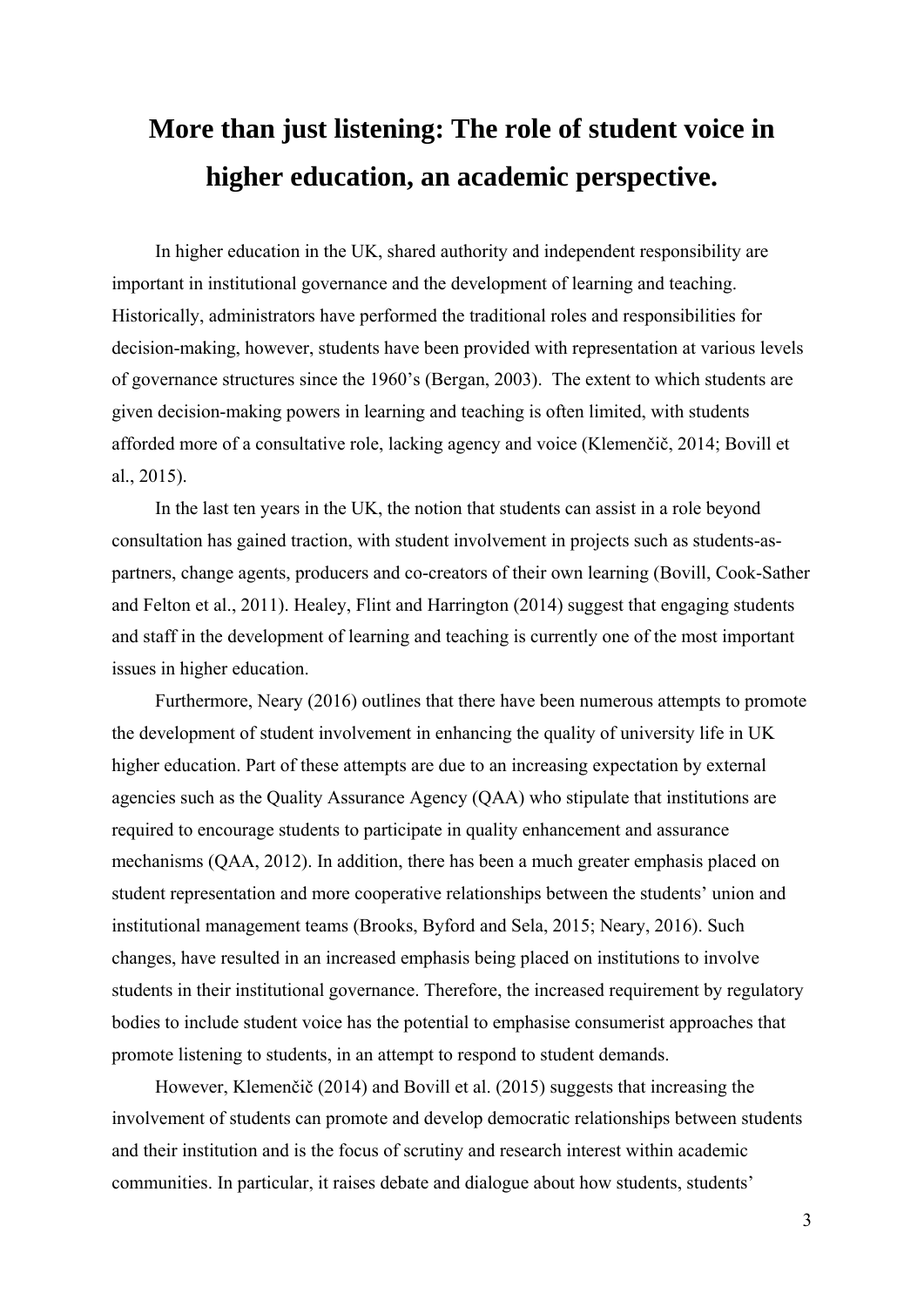unions, staff and senior managers can work collectively to form the student-university relationship and the impact or affect this can have on learning environments.

 The current framing of the relationship between staff and students in the UK is a direct consequence of neoliberal reforms that have changed the face of higher education (Little and Williams, 2010), shifting to a marketised higher education sector with clear consumerist agendas (Brooks, Byford and Sela, 2016). It could be argued that the sector has been driven by an 'audit culture,' where the performance of institutions is now quantified, compared, scrutinised, rendered visible and ranked all in the name of improving quality (Shore, 2008). The associated effect of the increased accountability within the UK has therefore seen a greater emphasis on enhancing learning and increasing learner engagement, with students playing an increased participatory role in governance mechanisms, institutional operations and policy development (Little and Williams, 2010). Increased participation in governance does not necessarily demonstrate a more democratic working with students, conversely it may entrench and promote consumerist perspectives that seek to develop a product, in this case an 'education'.

The term 'student voice' has become a very widely used term across higher education, identifying a wide variety of practices. At a basic level, student participation or involvement can be the "listening to" and "valuing of" student views regarding their learning experience (Seale, 2010) and may be enacted through formal mechanisms such as module evaluations, reports, student/staff committee meetings, institutional surveys, the National Student Survey and metrics of teaching excellence (Naidoo and Jamieson 2005). However, at a more advanced level the term 'student voice' is characterised by a form of participation or involvement that sees staff working in partnership with students as equals to influence change, empowering them to take an active role in shaping or changing their education (Seale, 2010). Bovill and Bulley (2011) provide a helpful continuum of how students can participate in enhancing learning and teaching utilising Arnstein's ladder of participation. The approach is applied to the field of curriculum design and is a useful example of how students can participate at differing levels of engagement appropriate to the individual.

As Freeman (2016) suggests, there is a need to question more closely the relationships and experiences that are produced by the types of student voice that are used and valued within higher education currently. Applying a student voice lens, it is important to consider how students can participate and be included in both the formal and informal mechanisms of governance in an institution, and poses important questions: What is the purpose of student involvement? How much or little involvement do students, staff and managers feel that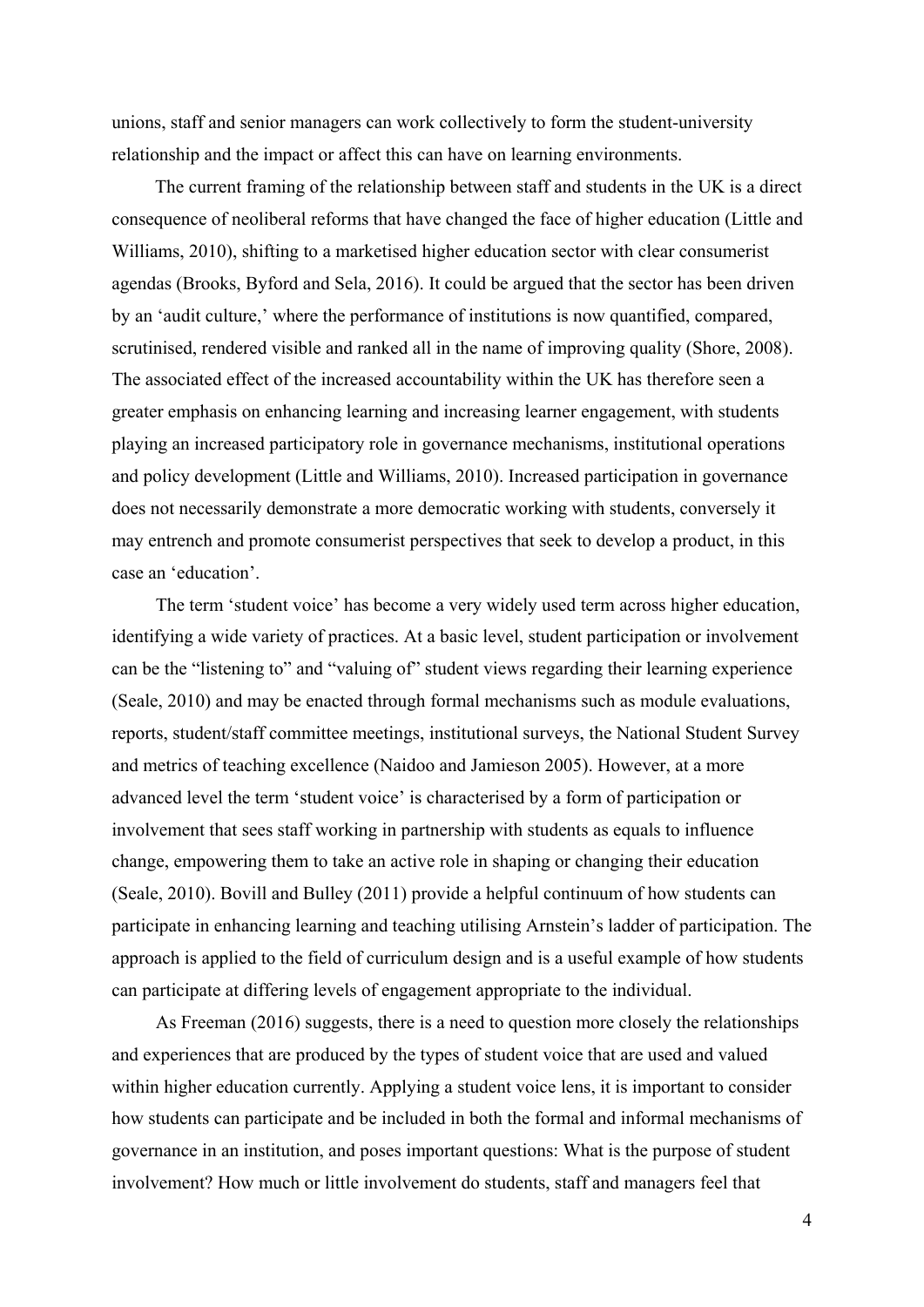students should have? What role/s do students, staff and managers feel that students should play?

Cook-Sather, Bovill, & Felton (2014) define partnership as:

a collaborative, reciprocal process through which all participants have the opportunity to contribute equally, although not necessarily in the same ways, to curricular or pedagogical conceptualization, decision-making, implementation, investigation, or analysis (Cook-Sather et al., 2014, pp.6-7).

It could be proposed that through the development of a partnership model it is possible to include students in institutional governance, moving beyond the marketised approaches of the 'you said, we did' styles of listening and responding to students.

### **From Consumerism to Partnership**

Relatively early in the partnership movement Little and Williams (2010) concluded that whilst institutions view student voice as central to enhancing the student experience, more emphasis seems to be placed on viewing students as consumers and less on viewing students as members of a learning community. Raaper (2018) suggests that the consumer identity is imposed and enforced on students by the various legal and policy frameworks that have been introduced in the last decade, with little known about its actual effect on students' views of themselves. Whilst not all forms of consumerism can be viewed in the same way, the concern is that students may start to behave as passive recipients in higher education models of the student/university relationship, restricting their full involvement in a learning environment.

 The increased prominence of the notion of student as consumer alongside a more expanded and differentiated higher education system has meant that quality assurance processes have become a means of engaging students (Little and Williams, 2010). Adopting such approaches poses the risk of conflicting with notions of partnerships in learning endeavours and provides a clear indication of the dichotomy between the formal requirements of student involvement to meet the requirements of the QAA; and providing students with the opportunity to be involved in quality assurance and enhancement processes. This is further compounded by the demand on institutions to meet the increasing requirements of a competitive market, scoring well on measures that are reported publically e.g. the National Student Survey, employability figures and salaries and the number of good honours degrees (Naidoo and Jamieson, 2005) all of which link to performance in the Teaching Excellence Framework and university rankings.

The positioning of a 'student as consumer' has been established by the increased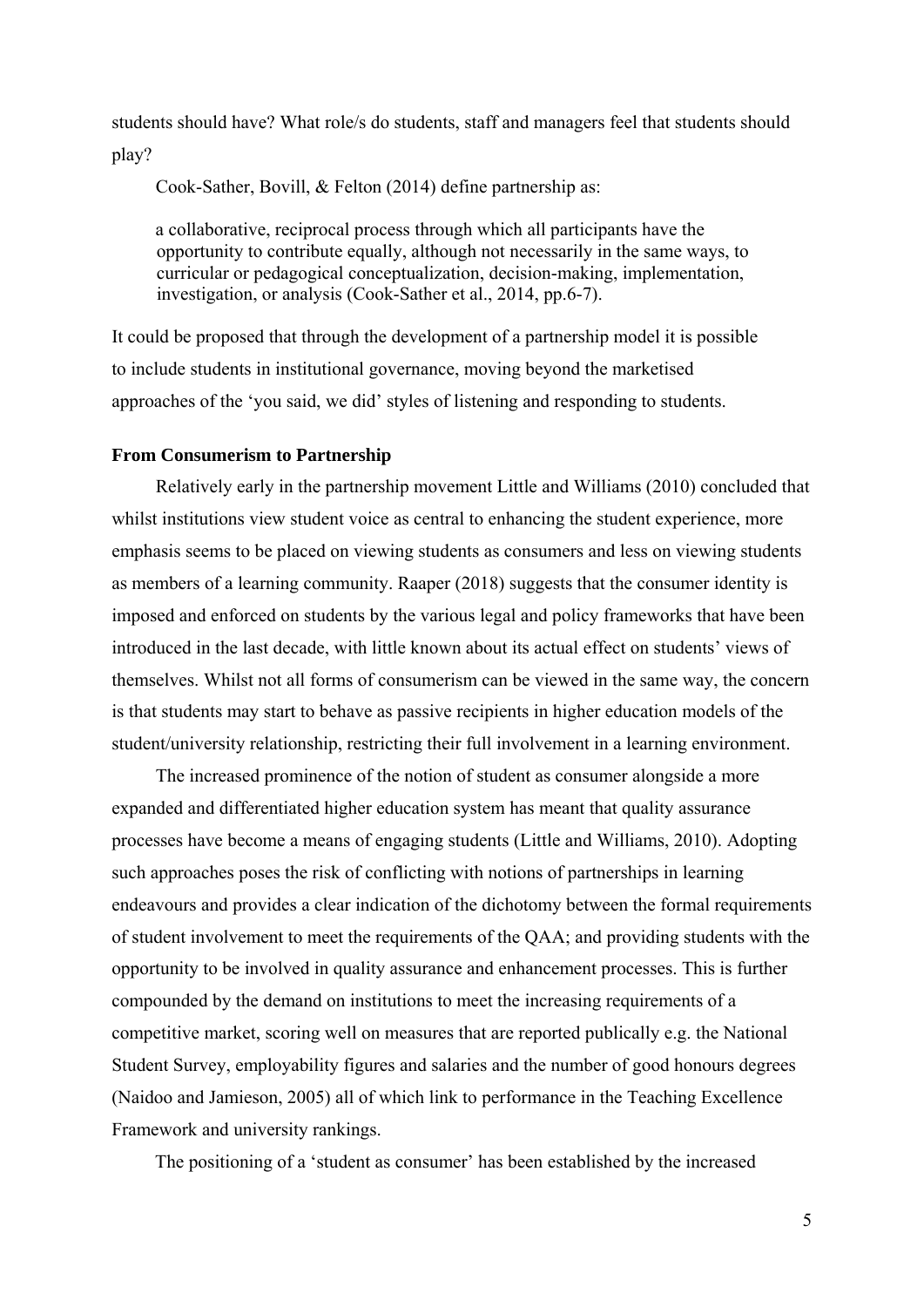expectation of students to fund tuition fees and the invitation to students to navigate higher education as a market, making informed decisions and judgments about the value for money of knowledge, learning, teaching and space. Neary (2016) suggests this has been further compounded by the introduction of the Consumer Act in 2015, which positions the university as a trader and supplier of educational services, creating contracts between students and their institution. In addition, Neary (2016) proposes that legal relationships with students in this manner are by their nature antagonistic and undermine the material basis for partnership working with students. The governmental policy changes and developments have created an increased emphasis on student satisfaction with the resulting effect of needing to respond to both the demands of students as individual learners and indeed student demand in aggregate (Streetling and Wise, 2009).

With consumerism has come an entitlement culture, where 'what should I do' has turned into 'what can I get' from the part of the students. Naidoo and Jamieson (2005) propose that there is a belief by students that getting a 'good degree' is an entitlement paid for by their fees, with the desire for a good honours degree (2:1) framed by its subsequent bargaining power in the job market. Furthermore, Gourlay & Stevenson (2017) suggest that the lack of pedagogical focus in the reforms of higher education promotes the idea that the student is engaged in a financial transaction with the university for private and capital gains, linked directly to employment. These changes appears to be justified and supported by an increasing acceptance that this is the purpose of higher education, a provision that appears to eliminate transformational opportunities and the development of scholars (Molesworth et al., 2009).

 An entitlement perspective shifts the form of student voice and partnership to one which is different to both audit-focused and emancipatory approaches. The result is a changing dynamic between staff and students that makes it more difficult to work together in a reciprocal manner. Such approaches suggest the neoliberal agenda of government has succeeded and that students have fully internalised the neoliberal view of higher education (Troschitz, 2017). However, the student revolts of 2010 in the UK are a reminder that not all students act as passive consumers and when pushed they have the capacity to transform to more radical proponents, willing to fight government changes affecting students in both further and higher education (Myers, 2017).

 Molesworth et al. (2009) argues that a marketised higher education environment prevents those who have the capacity to co-create a pedagogically sound experience from doing so, due to the importance of audit measures. Furthermore, Molesworth et al. (2009) believe at present a 'good' education is based on economic growth, 'profitable' higher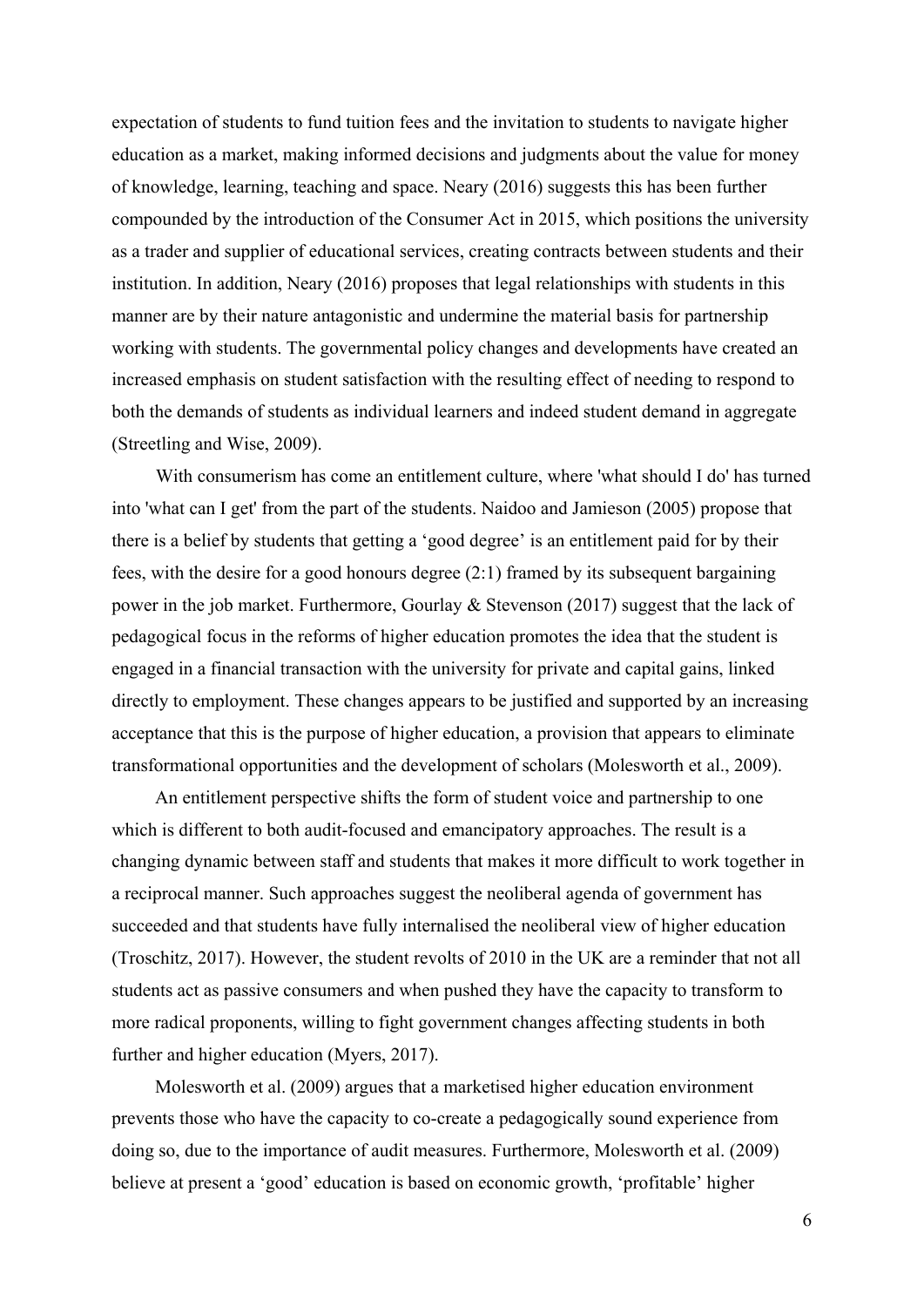education institutes and satisfied student-consumers rather than, and regardless of, ideas of sound pedagogy. Hence a 'good' education as defined by a neoliberal agenda may even be in critical opposition with both the pedagogic literature that privileges deep learning and the development of scholars.

Barnett (2011) believes that the notion of the student as a consumer is not fixed, but needs to be identified outside a discourse that conceives higher education in purely instrumental terms as an investment in human capital. Therefore, what is required is a shift from a complaints culture with its associated assumption that students are driven by consumer expectations, to a position that encourages students to co-create the learning and teaching environment. As a result, a number of models or metaphors have been suggested to help define the student/university relationship such as 'students as co-producers' (McCulloch, 2009), the concept of 'communities of practice' in learning (Streetling and Wise, 2009), students as partners (Healey et al., 2014; Cook-Sather, Bovill and Felton, 2014) or more radical alternatives such as students as producers (Neary and Winn, 2009). The model of student as producer distinguishes itself from the other examples, which look to reform practice, by questioning whether the neoliberal university needs to be replaced and reconstituted as a new form of dissident institution (Neary and Saunders, 2016).

However, Dunne and Zanstra (2011) identify that there are commonalities in the partnership based approaches that attempt to reform and redefine the relationship with students in a different way to those offered by a consumerist perspective in higher education:

There is a subtle, but extremely important, difference between an institution that 'listens' to students and responds accordingly, and an institution that gives students the opportunity to explore areas that they believe to be significant, to recommend solutions and to bring about the required changes (2011, p.4).

Dunne and Zanstra's vision is set within the context or belief that listening to the student voice implicitly supports the perspective of student as consumer, as opposed to engaging students as researchers or 'change agents' which positions the student as an 'active collaborator' and 'co-producer' promoting transformational opportunities (Dunne and Zanstra, 2011).

In agreement with Carey (2013), I would advocate that there are clear ways in which opportunities for students can be created to enable students to participate in the design of their learning. Examples in practice of students working in partnership with staff can be found in the development of co-curricular and course design (Bovill et al., 2011; Carey, 2013; Brooman et al., 2015); as researchers or co-producers (Neary and Winn, 2009; Peseta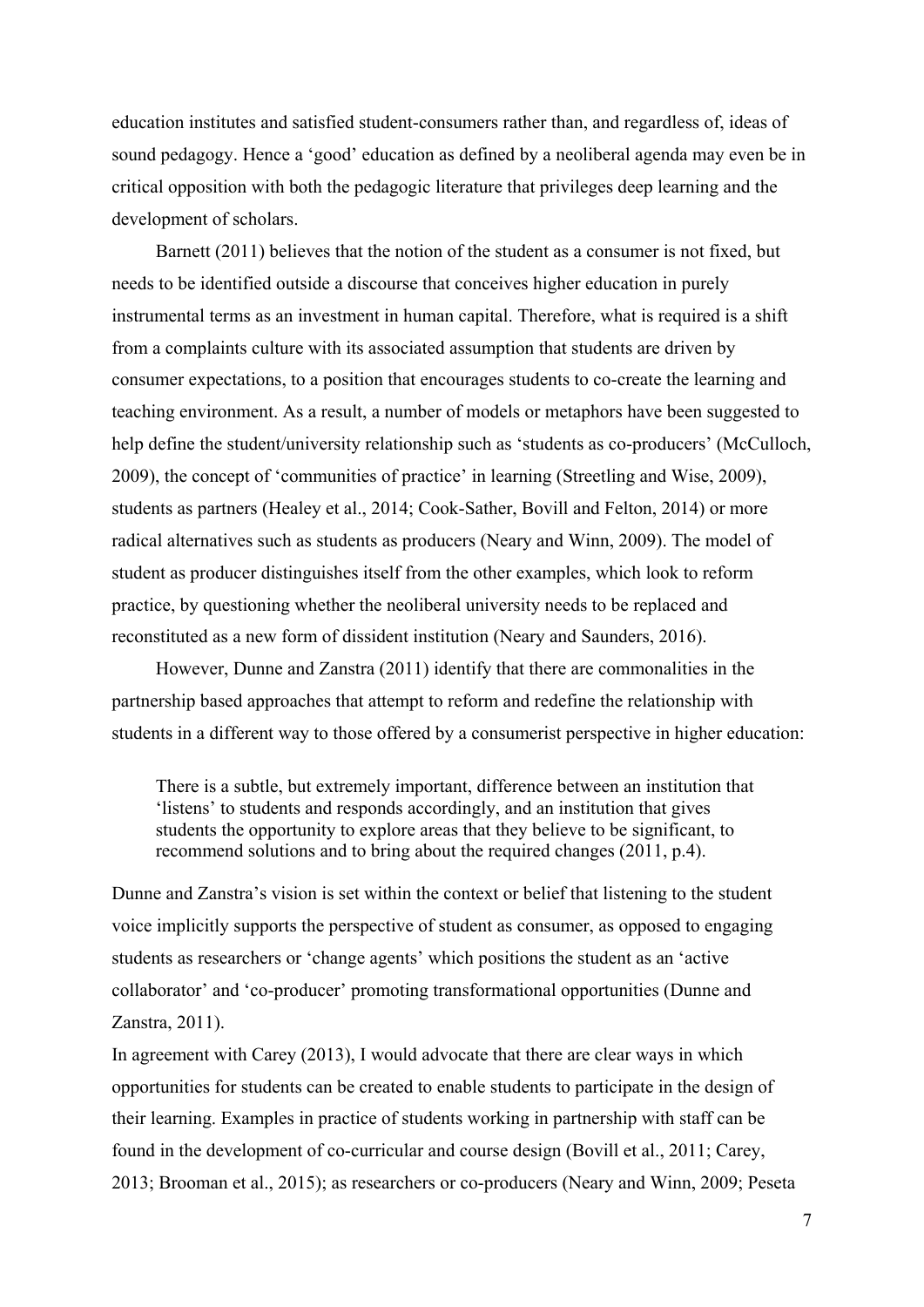et al., 2016); student-as-partners (Seale, 2010); student involvement in governance processes (Bishop et al., 2012; 2016); and students as consultants on teaching (Crawford, 2012).

Whilst the above examples demonstrate how students can be involved in improving learning and teaching, few studies have sought to examine if it is possible to bring different activities and approaches together to build and develop a culture of partnership and transformation with students. Therefore, what is required is a collective institutional approach that combines the aforementioned approaches, projects, strategies, student representation and evaluations/surveys to develop a culture of partnership across the institution.

The extent to which students 'buy-in' to work as partners with staff in enquiry and the willingness of staff to engage in 'power sharing' are key determinants in redefining the student/lecturer relationship (Bishop et al., 2012). Furthermore, it is important to avoid falling into the trap that students-as-partners initiatives are seen as an elite scheme (Healey et al., 2014) with limited scope in terms of the number of opportunities and the extent to which it reaches the wider student bodies. Therefore, to develop into mainstream opportunities, institutions must identify how it is possible to grow and expand isolated projects that promote the student-as-partner in 'pockets' of an institution to approaches that are available and accessible by the whole student body (Peseta et al., 2016).

Carey (2013) suggests that partnership needs to become a living feature of the learning assessment strategy, which is an on-going process throughout the whole learning experience, not just a one-off exchange or involvement. More radical co-operative models to the structure and organisation of an institution have been cited by Neary and Winn (2017). A co-operative model of higher education places employees, students and members of the local community as governors of the institution, which has the potential to secure universities and their knowledge products as a social rather than private asset (Neary and Winn, 2017). A partnership model may not be quite as radical as a co-operative higher education institute, however, as Healey et al., (2014) identifies what is required is a shift to a:

whole-institution approach to partnership, in active collaboration with professional services, educational and learning development, academic departments, students' unions and student societies, which extends beyond learning and teaching to encompass institutional governance and other aspects of the staff and student experience (2014, p.10).

Adopting a whole-institution approach to student voice and partnership could still constitute as a radical approach to conventional models of governance, questioning the roles students, academics and institutional staff can play in higher education. Partnership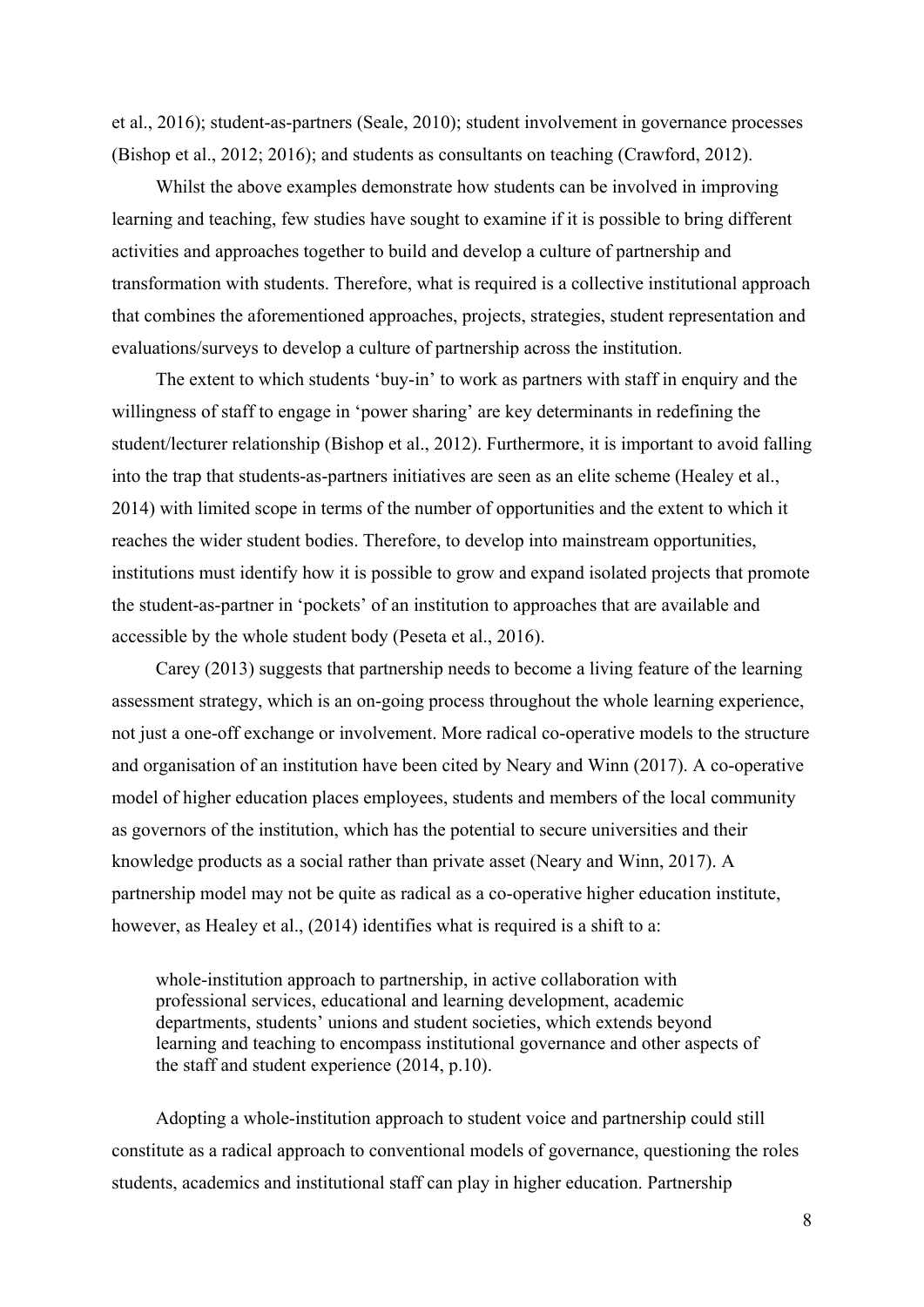approaches should assist in problem solving at a local level and has the potential to help build a sense of community (Luescher-Mamashela, 2013; Healey et al., 2014; Cook-Sather and Felton, 2017) and social capital (Zuo and Ratsoy, 1999; Bergan, 2003). In addition, Bovill (2017) suggests how partnership approaches need to be flexible, as it may not be desirable to aim for full partnership all the time and that students or staff may be in control at different stages of the work. Consideration therefore needs to be made into how the balance of power can be shifted between staff and students. As Matthews (2017) suggests, adopting approaches such as student-as-partners is difficult and therefore cannot be used like a recipe card as there is no magic formula. Therefore, students and staff need to navigate ways in which they can come together, exploring at what stages and in what ways students can be involved.

## **Consideration for Practice**

In summary, the paper has argued the need to develop institutional approaches to student voice, which adopt a partnership approach. Adopting a partnership approach to the enhancement and assurance of learning and teaching has the potential to rekindle higher education as a site for personal transformation that has benefit to wider society, countering consumerist and audit-focused approaches. From the combination of my arguments and the work of Robinson and Taylor (2007) the following recommendations emerge for practitioners who are involved in the development of institutional approaches to student voice:

- Develop clear communication and guidelines that enable all people involved to understand the remit of the work and what this will involve, especially on the part of the student. For example, mentoring undergraduate research, facilitating service learning, designing and leading study modes and advising on learning communities;
- Develop inclusive participation from all voices ensuring that those voices that are harder to reach are heard, ensuring student voice does not become homogenous;
- Consider ways power can be shared with students especially in formal settings and governance structures, working to involve students-as-partners from the outset, providing ownership and a sense of shared responsibility. For example, using staff and student co-chairs, considering meeting formats and how members input to agenda items;
- Provide space for change and transformation, listening to learner voice alone is not sufficient, therefore it is important to include students in shaping outcomes and solutions.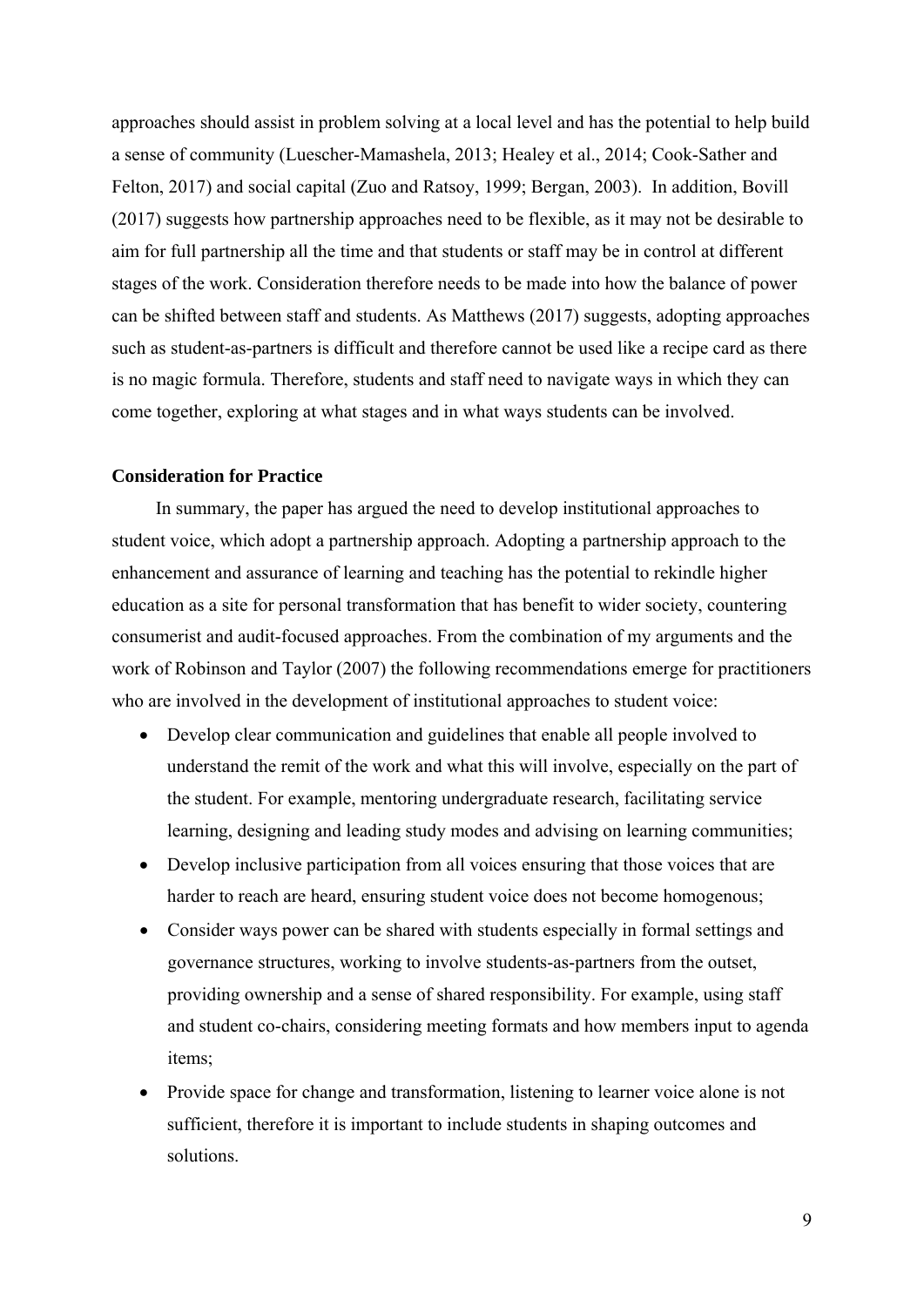The recommendations proposed are by no means exhaustive. However, it is important to encourage staff and students to consider how opportunities can be created that empower the learner in the higher education sector and importantly work across the institution as a whole, including academic, support departments and the students' union. Adopting such approaches has the potential to provide a shared vision and culture that fosters the development of learning and teaching across the institution. The aim should be to move to a position where members of the academic community have equal status and agency, countering consumer orientated models of education and marketised approaches that use student voice to improve a metricised sector.

Approaches to work with students-as-partners will require buy-in from both the staff and students across the institution at all levels, a complex task that will involve the questioning of values and a change in culture and perceptions from all involved. It is also important to recognise that adopting an institutional student-as-partner approach will never be complete and cannot be achieved by isolated projects and will therefore be a continual and ever-changing process that has no fixed end point or eureka moment. It is critical that approaches to work with students must be collaborative, often innovative and creative, but importantly will be required to evolve and mould to accommodate changes in staff and students, institutional priorities, and institutional and government strategy/policy. Furthermore, there is a need for further research in higher education that evaluates institutional partnership work, assessing the positive and negative impact of such approaches, enabling the development and enhancement of theory and practice in the field of students-aspartners.

#### **Bibliography**

Barnett, R. (2010) Being a University. London: Routledge.

Bergan, S. (2003). *Student participation in higher education governance*. [online] Available at: http://www.coe.int/t/dg4/highereducation/governance/SB\_student\_participation\_EN.pdf [Accessed 28 Nov. 2017].

Bishop, D., Crawford, K., Jenner, N., Liddle, N., Russell, E. and Woollard, M. (2012). Engaging students in quality processes. *Enhancing Learning in the Social Sciences*, 4(3).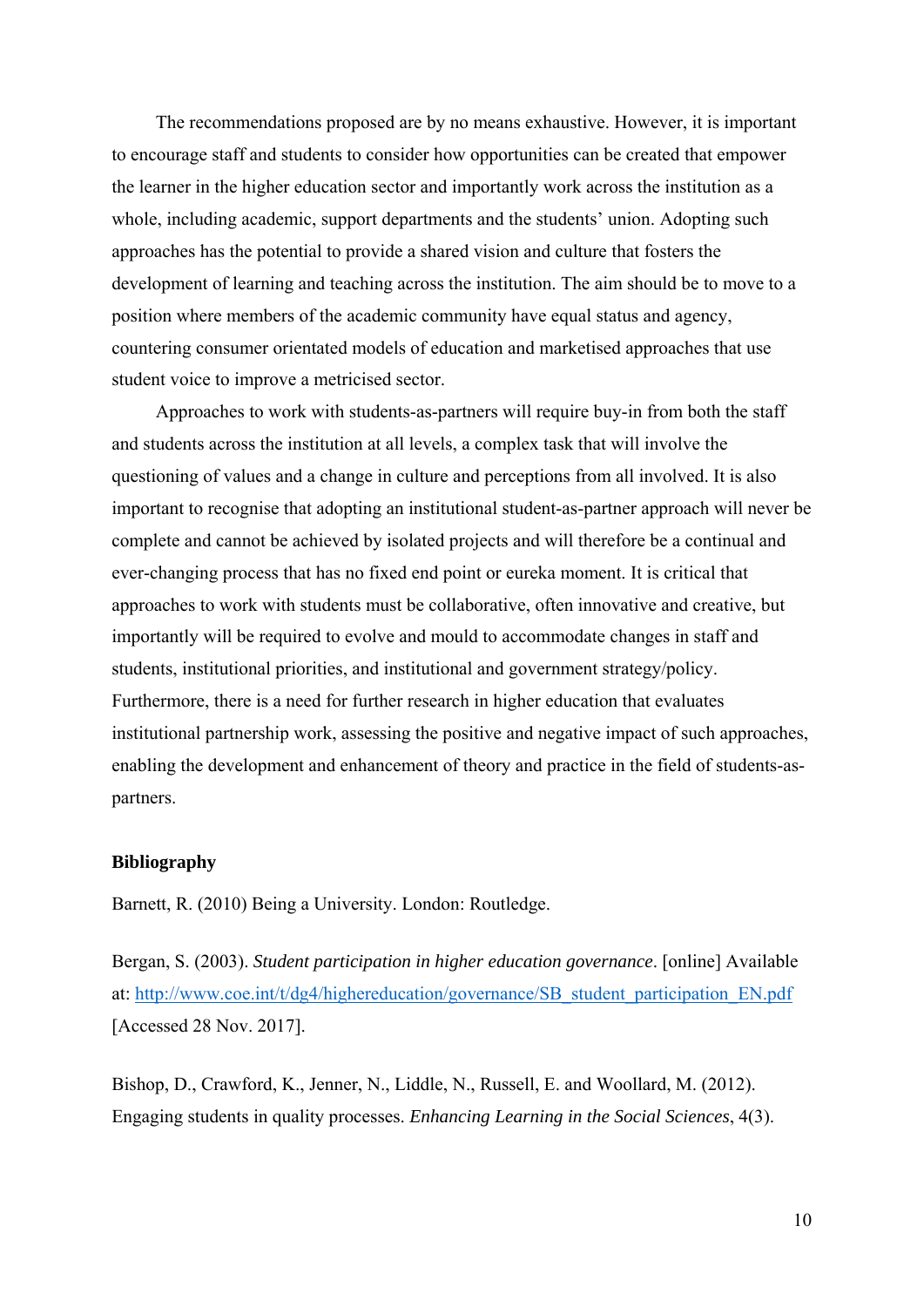Bishop, D., Miller, K., Keeley-Smith, L. and Muzangaza, K. (2016). Student and academic co-chairs in Subject/Programme Committees - help or hindrance?. In: *RAISE - Researching, advancing and inspiring student engagement: Excellence in Student Engagement Conference*.

Bovill, C. (2017). A Framework to Explore Roles Within Student-Staff Partnerships in Higher Education: Which Students Are Partners, When, and in What Ways? *International Journal for Students as Partners*, 1(1), pp.1-5.

Bovill, C. and Bulley, C. (2011). A model of active student participation in curriculum design: exploring desirability and possibility. In: C. Rust, ed., *Improving Student Learning (ISL) 18: Global Theories and Local Practices: Institutional, Disciplinary and Cultural Variations.* Oxford: Oxford Brookes University.

Bovill, C., Cook-Sather, A. and Felten, P. (2011). Students as co-creators of teaching approaches, course design, and curricula: implications for academic developers. *International Journal for Academic Development*, 16(2), pp.133-145.

Bovill, C., Cook-Sather, A., Felten, P., Millard, L. and Moore-Cherry, N. (2015). Addressing potential challenges in co-creating learning and teaching: overcoming resistance, navigating institutional norms and ensuring inclusivity in student–staff partnerships. *Higher Education*, 71(2), pp.195-208.

Brooks, R., Byford, K. and Sela, K. (2015). The changing role of students' unions within contemporary higher education. *Journal of Education Policy*, 30(2), pp.165-181.

Brooks, R., Byford, K. and Sela, K. (2016). Students' unions, consumerism and the neoliberal university. *British Journal of Sociology of Education*, 37(8), pp.1211-1228.

Brooman, S., Darwent, S. and Pimor, A. (2014). The student voice in higher education curriculum design: is there value in listening? *Innovations in Education and Teaching International*, 52(6), pp.663-674.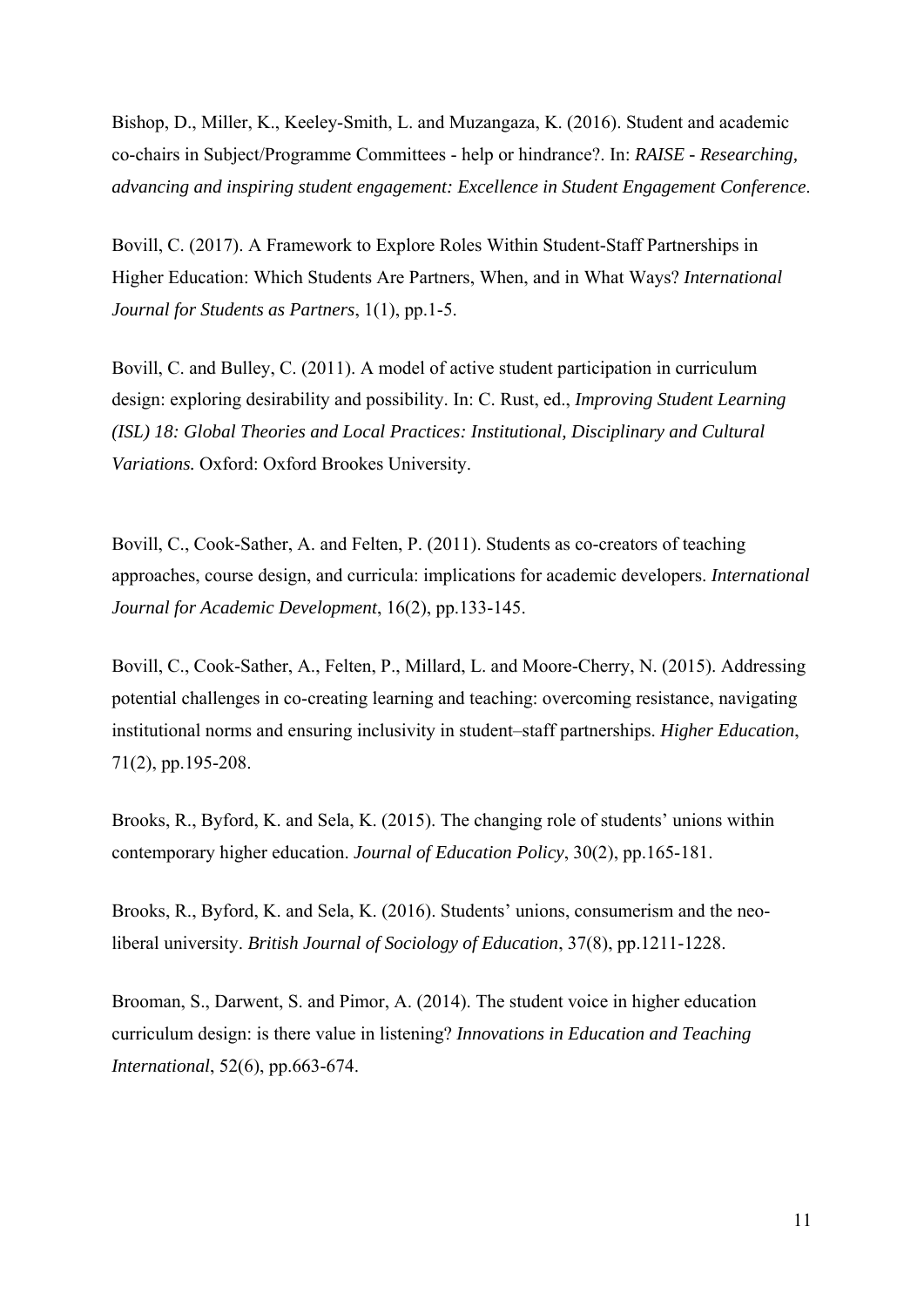Carey, P. (2013). Student as co-producer in a marketised higher education system: a case study of students' experience of participation in curriculum design. *Innovations in Education and Teaching International*, 50(3), pp.250-260.

Cook-Sather, A., Bovill, C. and Felten, P. (2014). *Engaging students as partners in learning and teaching*. San Francisco: Jossey-Bass.

Cook-Sather, A. and Felton, P. (2017). Where Student Engagement Meets Faculty Development: How Student-Faculty Pedagogical Partnership Fosters a Sense of Belonging. *Student Engagement in Higher Education Journal.* 1(2), pp.3-11.

Crawford, K. (2012) Rethinking the student/teacher nexus: students as consultants on teaching in higher education. In: Towards teaching in public: reshaping the modern university. London: Continuum.

Dunne, E. and Zanstra, R. (2011). *Students as change agents: new ways of engaging with learning and teaching in higher education - Digital Education Resource Archive (DERA)*. [online] Dera.ioe.ac.uk. Available at: http://dera.ioe.ac.uk/id/eprint/14767 [Accessed 28 Nov. 2017].

Freeman, R. (2016). Is student voice necessarily empowering? Problematising student voice as a form of higher education governance. *Higher Education Research & Development*, 35(4), pp.859-862.

Gourlay, L. and Stevenson, J. (2017). Teaching excellence in higher education: critical perspectives. *Teaching in Higher Education*, 22(4), pp.391-395.

Healy, M., Flint, A. and Harrington, K. (2014). *Engagement through partnership: students as partners in learning and teaching in higher education*. [online] Heacademy.ac.uk. Available at:

https://www.heacademy.ac.uk/sites/default/files/resources/engagement\_through\_partnership. pdf [Accessed 28 Nov. 2017].

Klemenčič, M. (2014). Student power in a global perspective and contemporary trends in student organising. *Studies in Higher Education*, 39(3), pp.396-411.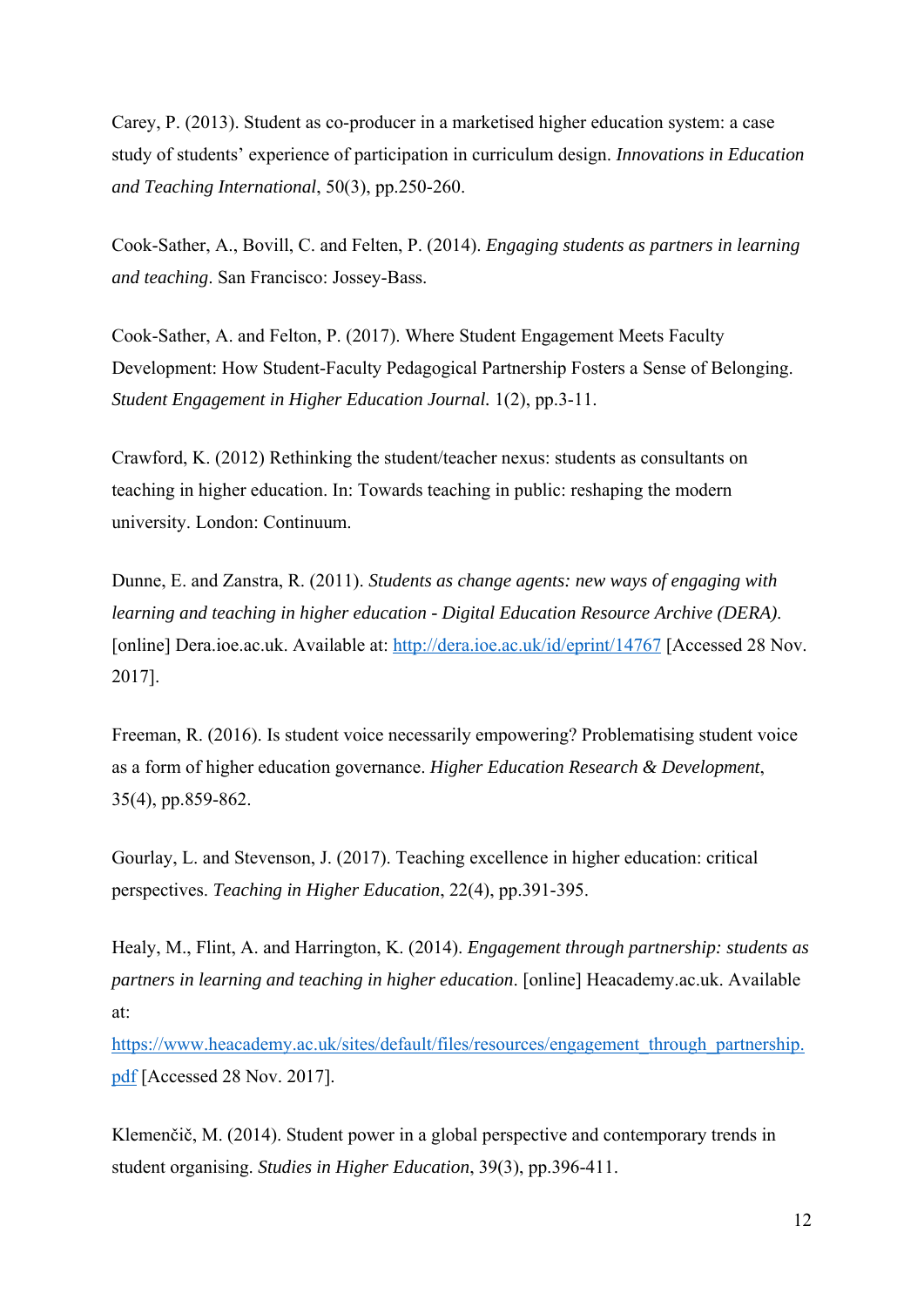Little, B. and Williams, R. (2010). Students' Roles in Maintaining Quality and in Enhancing Learning: Is There a Tension? *Quality in Higher Education*, 16(2), pp.115-127.

Luescher-Mamashela, T. (2013). Student representation in university decision making: good reasons, a new lens? *Studies in Higher Education*, 38(10), pp.1442-1456.

Matthews, K. (2017). Five Propositions for Genuine Students as Partners Practice. *International Journal for Students as Partners*, 1(2).

McCulloch, A. (2009). The student as co-producer: learning from public administration about the student–university relationship. *Studies in Higher Education*, 34(2), pp.171-183.

Molesworth, M., Nixon, E. and Scullion, R. (2009). Having, being and higher education: the marketisation of the university and the transformation of the student into consumer. *Teaching in Higher Education*, 14(3), pp.277-287.

Myers, M. (2017). *Student revolt*. London: Pluto Press.

Naidoo, R. and Jamieson, I. (2005). Empowering participants or corroding learning? Towards a research agenda on the impact of student consumerism in higher education. *Journal of Education Policy*, 20(3), pp.267-281.

Neary, M. (2016). Raised voices: from student engagement to political engagement. *Student Engagement in Higher Education Journal*, 1(1), pp.1-5.

Neary, M. and Saunders, G. (2016). Student as Producer and the Politics of Abolition. *Critical Education*, 7(5), pp.1-23.

Neary, M. and Winn, J. (2009). The student as producer: reinventing the student experience in higher education. In: L. Bell, H. Stevenson and M. Neary, ed., *The future of higher education: policy, pedagogy and the student experience*. London: Continuum, pp.192-210.

Neary, M. and Winn, J. (2017). Beyond Public and Private: A Framework for Co-operative Higher Education. *Open Library of Humanities*, 3(2).